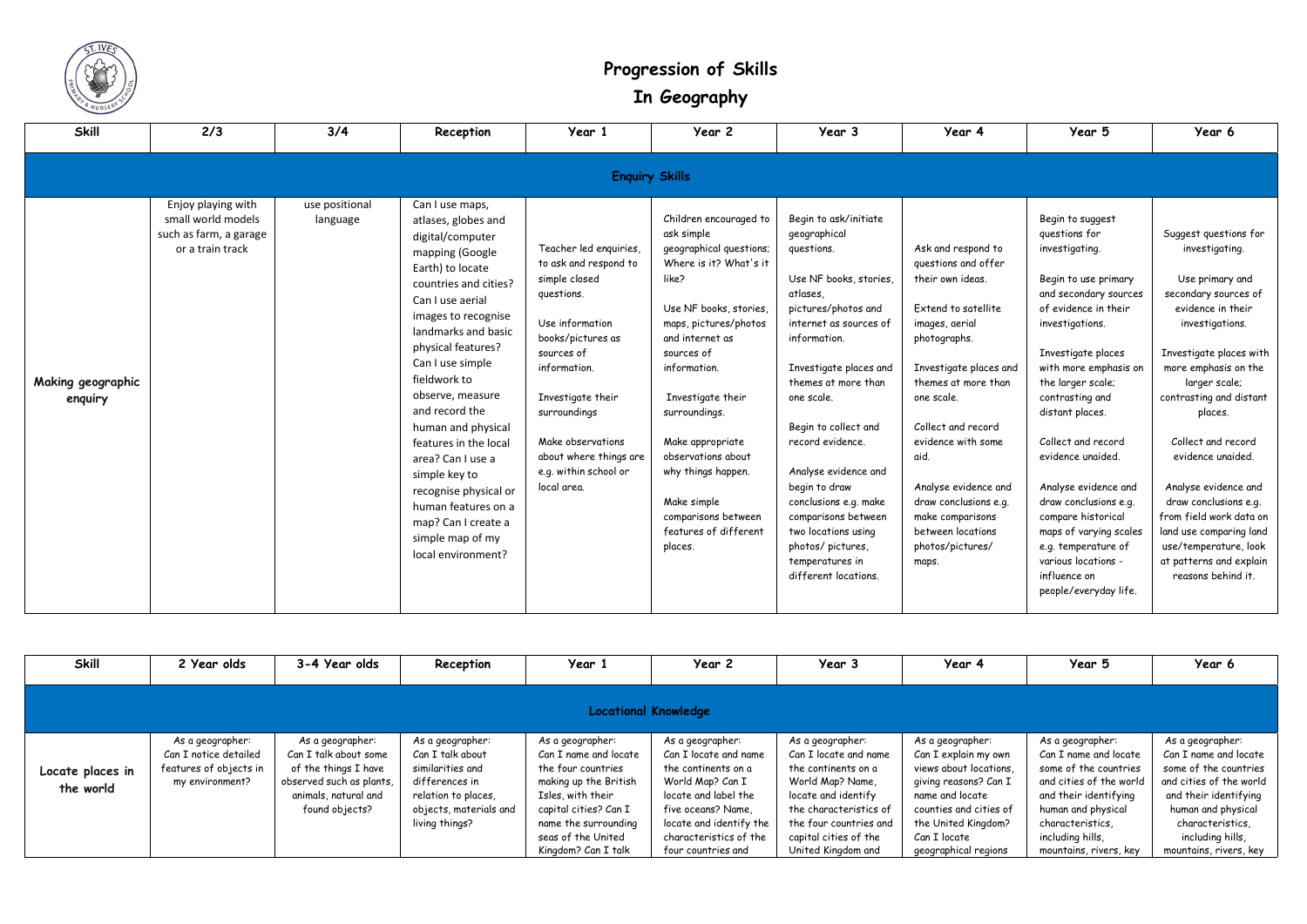|  |  | about the main      | capital cities of the  | its surrounding seas?  | and their identifying  |
|--|--|---------------------|------------------------|------------------------|------------------------|
|  |  | features of each of | United Kingdom and its | Can I name and locate  | human and physical     |
|  |  | the four countries  | surrounding seas?      | counties and cities of | characteristics,       |
|  |  | that make up the    |                        | the United Kingdom?    | including hills,       |
|  |  | United Kingdom?     |                        | Can I locate           | mountains, cities,     |
|  |  |                     |                        | geographical regions   | rivers, key            |
|  |  |                     |                        | and their identifying  | topographical feature  |
|  |  |                     |                        | human and physical     | and land-use patterns  |
|  |  |                     |                        | characteristics,       | and understand how     |
|  |  |                     |                        | including hills,       | some of these aspects  |
|  |  |                     |                        | mountains, cities,     | have changed over      |
|  |  |                     |                        | rivers, key            | time? Can I name and   |
|  |  |                     |                        | topographical features | locate the countries o |
|  |  |                     |                        | and land-use patterns, | Europe? Can I name     |
|  |  |                     |                        | and understand how     | and locate the         |
|  |  |                     |                        | some of these aspects  | Equator, Northern      |
|  |  |                     |                        | have changed over      | Hemisphere, Souther    |
|  |  |                     |                        | time? Can I name and   | Hemisphere, the        |
|  |  |                     |                        | locate some countries  | Tropics of Cancer and  |
|  |  |                     |                        | of Europe? Can I       | Capricorn, Arctic and  |
|  |  |                     |                        | share my own views     | Antarctic Circles and  |
|  |  |                     |                        | about locations?       | date and time zones?   |
|  |  |                     |                        |                        |                        |

ifying ical es, eatures tterns, d how aspects ver ne and itries of name lern outhern en i cer and tic and es and and night)?

topographical features and land-use patterns; and understand how some of these aspects have changed over time? Can I name and locate the countries of South and Central America? Can I identify the position and significance of latitude, longitude, Equator, Northern Hemisphere, Southern Hemisphere, Arctic and Antarctic Circle, the Prime/Greenwich Meridian and time zones (including day

topographical features and land-use patterns; and understand how some of these aspects have changed over time? Can I name and locate the countries of North America? Can I identify the position and significance of latitude, longitude, Equator, Northern Hemisphere, Southern Hemisphere, the Tropics of Cancer and Capricorn, Arctic and Antarctic Circle, the Prime/Greenwich Meridian and time zones (including day and night)?

| <b>Skill</b>                                                                     | 2 Year olds                                                                           | 3-4 Year olds                                                                                                                              | Reception                                                                                                                                             | Year 1                                                                                                                                                                                                                                                                                                                                                                                                                                                                                                       | Year 2                                                                                                                                                                                                                                                                                     | Year 3                                                                                                                                                                                                                                                                                                                                                                                                                                                                                                                                                                          | Year 4                                                                                                                                                                                                                                                                                                                                                                                                                                                                                                                                                                                                                                                                    | Year 5                                                                                                                                                                                                                                                                                                                                                         | Year 6                                                                                                                                                                                                                                                                                                                                    |  |  |
|----------------------------------------------------------------------------------|---------------------------------------------------------------------------------------|--------------------------------------------------------------------------------------------------------------------------------------------|-------------------------------------------------------------------------------------------------------------------------------------------------------|--------------------------------------------------------------------------------------------------------------------------------------------------------------------------------------------------------------------------------------------------------------------------------------------------------------------------------------------------------------------------------------------------------------------------------------------------------------------------------------------------------------|--------------------------------------------------------------------------------------------------------------------------------------------------------------------------------------------------------------------------------------------------------------------------------------------|---------------------------------------------------------------------------------------------------------------------------------------------------------------------------------------------------------------------------------------------------------------------------------------------------------------------------------------------------------------------------------------------------------------------------------------------------------------------------------------------------------------------------------------------------------------------------------|---------------------------------------------------------------------------------------------------------------------------------------------------------------------------------------------------------------------------------------------------------------------------------------------------------------------------------------------------------------------------------------------------------------------------------------------------------------------------------------------------------------------------------------------------------------------------------------------------------------------------------------------------------------------------|----------------------------------------------------------------------------------------------------------------------------------------------------------------------------------------------------------------------------------------------------------------------------------------------------------------------------------------------------------------|-------------------------------------------------------------------------------------------------------------------------------------------------------------------------------------------------------------------------------------------------------------------------------------------------------------------------------------------|--|--|
| <b>Place Knowledge</b>                                                           |                                                                                       |                                                                                                                                            |                                                                                                                                                       |                                                                                                                                                                                                                                                                                                                                                                                                                                                                                                              |                                                                                                                                                                                                                                                                                            |                                                                                                                                                                                                                                                                                                                                                                                                                                                                                                                                                                                 |                                                                                                                                                                                                                                                                                                                                                                                                                                                                                                                                                                                                                                                                           |                                                                                                                                                                                                                                                                                                                                                                |                                                                                                                                                                                                                                                                                                                                           |  |  |
| <b>Explore and</b><br>understand<br>differences in<br>places around the<br>world | As a geographer:<br>Can I notice detailed<br>features of objects in<br>my environment | As a geographer:<br>Can I talk about some<br>of the things I have<br>observed such as<br>plants, animals,<br>natural and found<br>objects? | As a geographer:<br>Can I talk about the<br>features of my own<br>immediate<br>environment and how<br>environments might<br>vary from one<br>another? | As a geographer:<br>Can I recognise<br>similarities and<br>differences of<br>geographical features<br>in my own immediate<br>environment? Can I<br>talk about people<br>and places within my<br>local environment?<br>Can I compare Tipton<br>with a contrasting<br>place in the UK? Can I<br>talk about people<br>and places beyond<br>my local<br>environment? Can I<br>identify the key<br>features of a location<br>in order to say<br>whether it is a city,<br>town, village, coastal<br>or rural area? | As a geographer:<br>Can I compare a local<br>City/town in England<br>with a contrasting<br>city in a different<br>country?<br>Birmingham/Accra<br>Can I identify the key<br>features of a location<br>in order to say<br>whether it is a city,<br>town, village, coastal<br>or rural area? | As a geographer:<br>Can I compare<br>geographical regions<br>and their identifying<br>human and physical<br>characteristics,<br>including hills,<br>mountains, cities,<br>rivers, key<br>topographical<br>features and land-<br>use? Can I identify<br>the main physical<br>and human<br>characteristics of the<br>countries of Europe?<br>Can I describe<br>geographical<br>similarities and<br>differences between<br>a region in the<br>United Kingdom and<br>one in a European<br>country? Can I<br>describe how the<br>locality of the school<br>has changed over<br>time? | As a geographer:<br>Can I compare<br>geographical regions<br>and their identifying<br>human and physical<br>characteristics,<br>including hills,<br>mountains, cities,<br>rivers, key<br>topographical features<br>and land-use patterns,<br>and understand how<br>some of these aspects<br>have changed over<br>time? Can I identify<br>the main physical and<br>human characteristics<br>of the countries of<br>Europe? Can I describe<br>some of the features<br>of the following areas:<br>the Equator, Northern<br>Hemisphere, Southern<br>Hemisphere, the<br>Tropics of Cancer and<br>Capricorn, Arctic and<br><b>Antarctic Circles and</b><br>date and time zones? | As a geographer:<br>Can I understand<br>some of the reasons<br>for geographical<br>similarities and<br>differences between<br>countries? Can I<br>explain how locations<br>around the world are<br>changing and explain<br>some of the reasons<br>for change? Am I<br>beginning to<br>understand and<br>explain geographical<br>diversity across the<br>world? | As a geographer:<br>Can I explain and<br>discuss a range of<br>reasons for<br>geographical<br>similarities and<br>differences between<br>countries? Can I<br>explain how locations<br>around the world are<br>changing and explain<br>some of the reasons<br>for change? Can I<br>describe geographical<br>diversity across the<br>world? |  |  |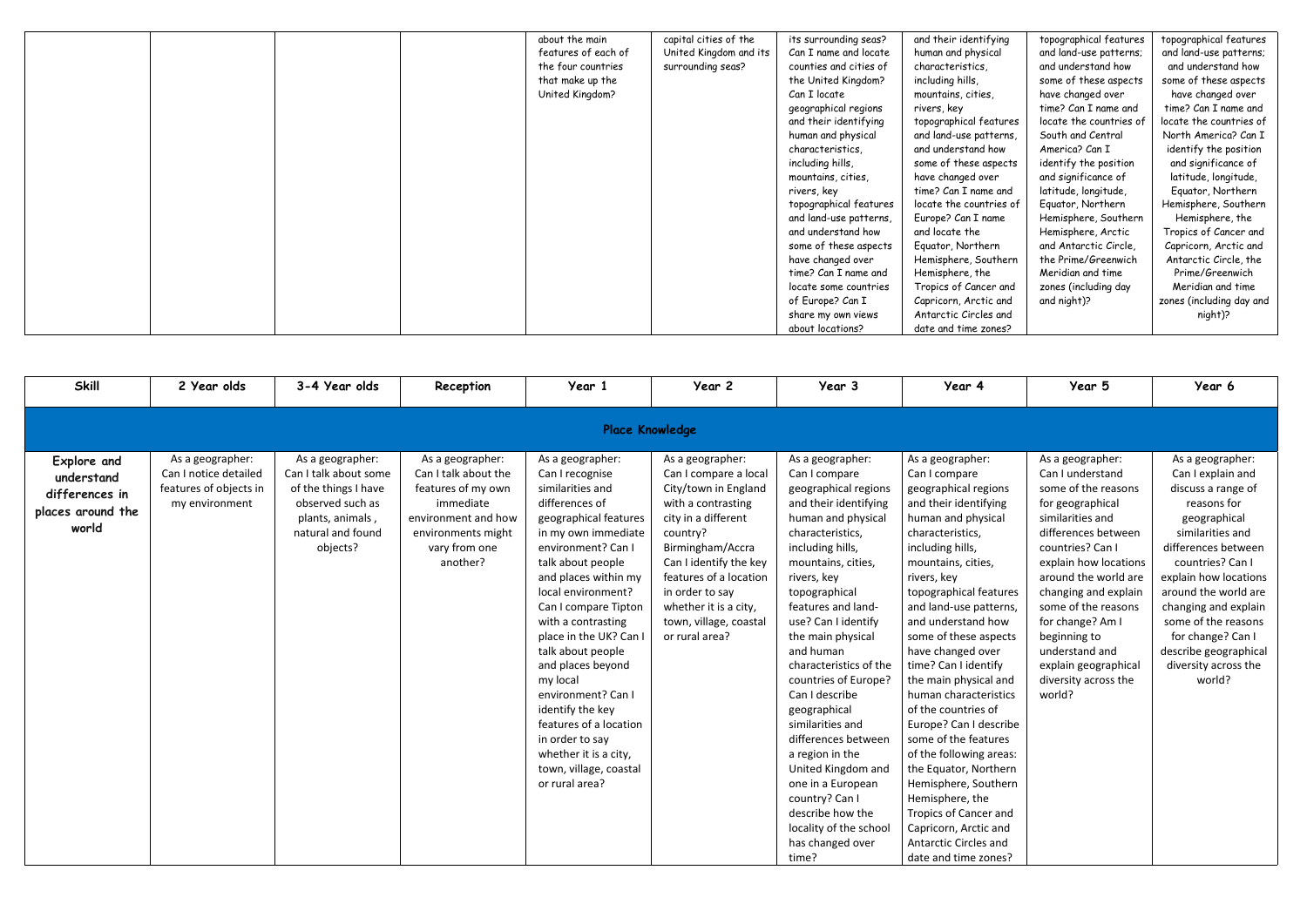|  |  | Can I describe         |  |
|--|--|------------------------|--|
|  |  | geographical           |  |
|  |  | similarities and       |  |
|  |  | differences between    |  |
|  |  | countries? Can I       |  |
|  |  | describe how the       |  |
|  |  | locality of the school |  |
|  |  | has changed over       |  |
|  |  | time?                  |  |

| <b>Skill</b>                                | 2 Year olds                  | 3-4 Year olds                                                                                         | Reception                                                                                                                               | Year 1                                                                                                                                                                                                                                                                                                                                                                                                                                                                                                                                                                                                                                                                                            | Year 2                                                                                                                                                                                                                                                                                                                                                                                                                                                                                                                                                                                                                                                                                                                                                                                                                              | Year 3                                                                                                                                                                                                                                                                                                                                                                                                                                                                                                         | Year 4                                                                                                                                                                                                                                                                                                                                                         | Year 5                                                                                                                                                                                                                                                                                                                                                                                                                                                                                                                                                                                                                                                                                                                                                                                                                   | Year 6                                                                                                                                                                                                                                                                                                                                                                                                                                                                                                                                                                                                                                                                                                                                                                                                                                                                                                          |  |  |  |
|---------------------------------------------|------------------------------|-------------------------------------------------------------------------------------------------------|-----------------------------------------------------------------------------------------------------------------------------------------|---------------------------------------------------------------------------------------------------------------------------------------------------------------------------------------------------------------------------------------------------------------------------------------------------------------------------------------------------------------------------------------------------------------------------------------------------------------------------------------------------------------------------------------------------------------------------------------------------------------------------------------------------------------------------------------------------|-------------------------------------------------------------------------------------------------------------------------------------------------------------------------------------------------------------------------------------------------------------------------------------------------------------------------------------------------------------------------------------------------------------------------------------------------------------------------------------------------------------------------------------------------------------------------------------------------------------------------------------------------------------------------------------------------------------------------------------------------------------------------------------------------------------------------------------|----------------------------------------------------------------------------------------------------------------------------------------------------------------------------------------------------------------------------------------------------------------------------------------------------------------------------------------------------------------------------------------------------------------------------------------------------------------------------------------------------------------|----------------------------------------------------------------------------------------------------------------------------------------------------------------------------------------------------------------------------------------------------------------------------------------------------------------------------------------------------------------|--------------------------------------------------------------------------------------------------------------------------------------------------------------------------------------------------------------------------------------------------------------------------------------------------------------------------------------------------------------------------------------------------------------------------------------------------------------------------------------------------------------------------------------------------------------------------------------------------------------------------------------------------------------------------------------------------------------------------------------------------------------------------------------------------------------------------|-----------------------------------------------------------------------------------------------------------------------------------------------------------------------------------------------------------------------------------------------------------------------------------------------------------------------------------------------------------------------------------------------------------------------------------------------------------------------------------------------------------------------------------------------------------------------------------------------------------------------------------------------------------------------------------------------------------------------------------------------------------------------------------------------------------------------------------------------------------------------------------------------------------------|--|--|--|
|                                             | Human and Physical Geography |                                                                                                       |                                                                                                                                         |                                                                                                                                                                                                                                                                                                                                                                                                                                                                                                                                                                                                                                                                                                   |                                                                                                                                                                                                                                                                                                                                                                                                                                                                                                                                                                                                                                                                                                                                                                                                                                     |                                                                                                                                                                                                                                                                                                                                                                                                                                                                                                                |                                                                                                                                                                                                                                                                                                                                                                |                                                                                                                                                                                                                                                                                                                                                                                                                                                                                                                                                                                                                                                                                                                                                                                                                          |                                                                                                                                                                                                                                                                                                                                                                                                                                                                                                                                                                                                                                                                                                                                                                                                                                                                                                                 |  |  |  |
| Recognise human<br>and physical<br>features |                              | As a geographer:<br>Can I look closely at<br>similarities and<br>differences, patterns<br>and change? | As a geographer:<br>Can I make<br>observations of the<br>environment and<br>explain why some<br>things occur and talk<br>about changes? | As a geographer: Can<br>I compare and<br>contrast the human<br>and physical features<br>of two British<br>localities, including<br>how the use of land<br>differs in each<br>locality? Comparing<br>and Contrasting a<br>farm with the<br>seaside. Can I talk<br>about weather in the<br>UK, what happens in<br>different seasons and<br>how weather<br>changes on a daily<br>basis? Can I identify<br>land use around the<br>school? Can I use<br>geographical<br>vocabulary such as<br>beach, coast, forest,<br>hill, mountain, sea,<br>river, weather, city,<br>town, village, factory,<br>farm, house, office<br>shop to refer to the<br>physical and human<br>features of places<br>studied? | As a geographer: Can<br>I ask and answer<br>geographical<br>questions such as:<br>What is this place<br>like? What or who<br>will I see in this<br>place? What do<br>people do in this<br>place? Can I talk<br>about hot and cold<br>parts of the world,<br>discussing in relation<br>to the equator and<br>the North/South<br>Poles? Can I compare<br>and contrast the<br>human and physical<br>features of a British<br>locality with a non-<br>European locality,<br>including land use<br>differences? Can I<br>use geographical<br>vocabulary such as<br>beach, coast, forest,<br>hill, mountain, ocean,<br>river, soil, valley,<br>vegetation, season,<br>weather, city, town,<br>village, factory, farm,<br>house, office, shop,<br>port and harbour to<br>refer to the physical<br>and human features<br>of places studied? | Can I ask and answer<br>geographical<br>questions about the<br>physical and human<br>characteristics of a<br>location? Can I<br>describe key aspects<br>of physical<br>geography, including<br>rivers, mountains,<br>volcanoes and<br>earthquakes of an<br>area in the United<br>Kingdom and an area<br>in a European<br>country? Can I<br>describe key aspects<br>of human geography<br>including<br>settlements and land<br>use of an area in the<br>United Kingdom and<br>an area in a<br>European country? | Can I ask and answer<br>geographical questions<br>about the physical and<br>human characteristics<br>of a location? Can I<br>describe key aspects<br>of physical geography,<br>including rivers,<br>mountains, volcanoes,<br>earthquakes and the<br>water cycle? Can I<br>describe key aspects<br>of human geography<br>including settlements<br>and land use? | Am I beginning to<br>collect and analyse<br>statistics and other<br>information in order<br>to draw clear<br>conclusions about<br>locations? Am I<br>beginning to identify<br>and describe how the<br>physical features<br>affect the human<br>activity within a<br>location? Can I<br>identify and describe<br>the main human and<br>physical<br>characteristics of<br>South and Central<br>America? Am I<br>beginning to<br>understand and<br>explain how<br>countries and<br>geographical regions<br>are interconnected<br>and interdependent?<br>Can I name and<br>locate some of the<br>countries and cities<br>of the world and<br>their identifying<br>human and physical<br>characteristics and<br>understand how<br>some of these<br>aspects have<br>changed over time?<br>Can I describe and<br>understand key | Can I collect and<br>analyse statistics and<br>other information in<br>order to draw clear<br>conclusions about<br>locations? Can I<br>identify and describe<br>how the physical<br>features affect the<br>human activity within<br>a location? Can I<br>identify and describe<br>the main human and<br>physical<br>characteristics of<br>North and South<br>America? Can I explain<br>how countries and<br>geographical regions<br>are interconnected<br>and interdependent?<br>Can I name and locate<br>some of the countries<br>and cities of the world<br>and their identifying<br>human and physical<br>characteristics and<br>understand how some<br>of these aspects have<br>changed over time?<br>Can I describe and<br>understand key<br>aspects of physical<br>geography, including:<br>climate zones, biomes<br>and vegetation belts,<br>rivers, mountains,<br>volcanoes and<br>earthquakes, and the |  |  |  |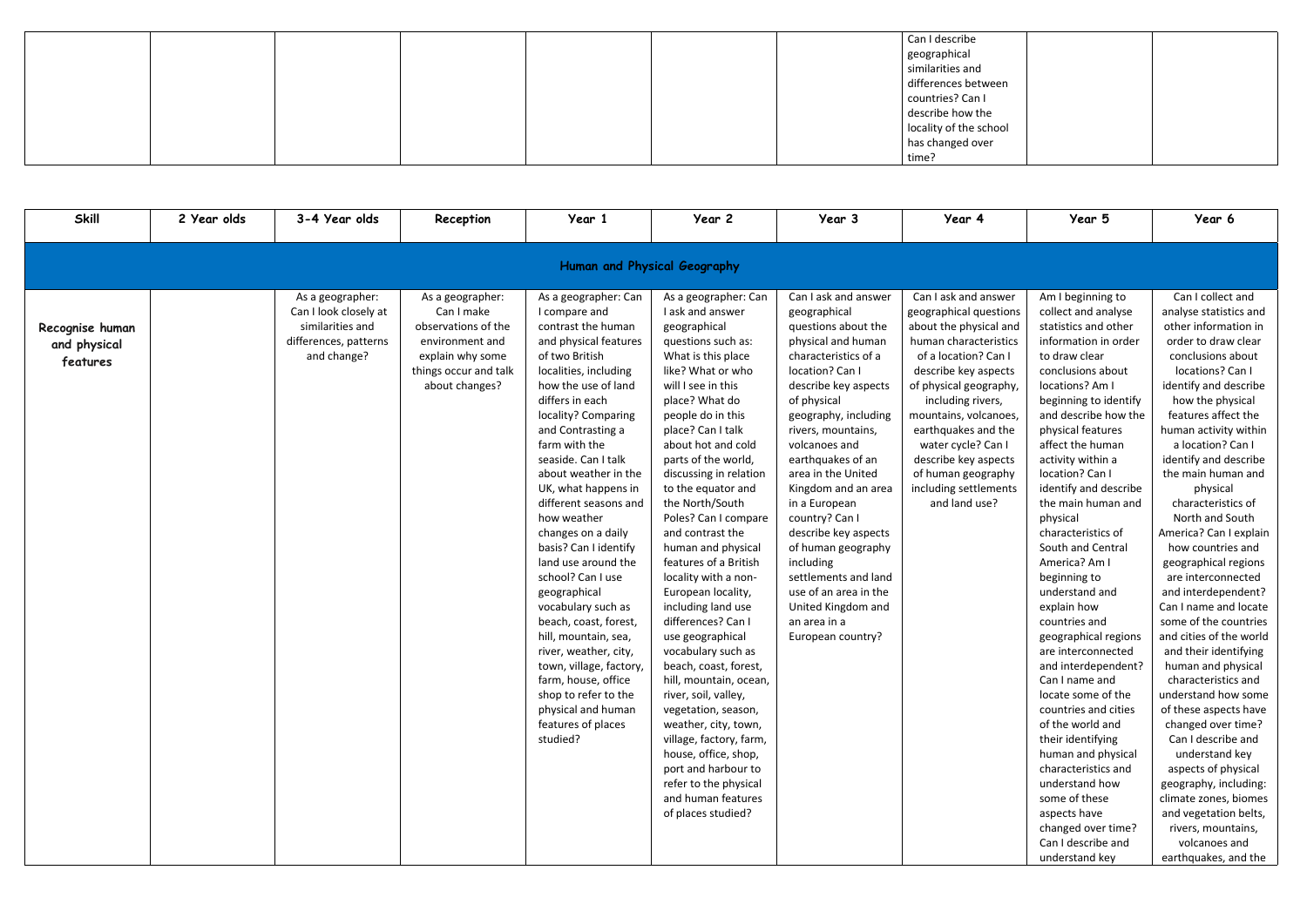| aspects of physical    | water cycle? Can I      |
|------------------------|-------------------------|
| geography, including:  | describe and            |
| climate zones,         | understand key          |
| biomes and             | aspects of human        |
| vegetation belts,      | geography, including:   |
| rivers, mountains,     | types of settlement     |
| volcanoes and          | and land use,           |
| earthquakes, and the   | economic activity       |
| water cycle? Can I     | including trade links,  |
| describe and           | and the distribution of |
| understand key         | natural resources       |
| aspects of human       | including energy,       |
| geography, including:  | food, minerals and      |
| types of settlement    | water?                  |
| and land use,          |                         |
| economic activity      |                         |
| including trade links, |                         |
| and the distribution   |                         |
| of natural resources   |                         |
| including energy,      |                         |
| food, minerals and     |                         |
| water?                 |                         |
|                        |                         |

| <b>Skill</b>                               | 2 Year olds                      | 3-4 Year olds                    | Reception                        | Year 1                                                              | Year 2                                                                                                         | Year 3                                                                                                                                | Year 4                                                                                                                                               | Year 5                                                                                        | Year 6                                                                                                                                                                                                                        |  |  |  |
|--------------------------------------------|----------------------------------|----------------------------------|----------------------------------|---------------------------------------------------------------------|----------------------------------------------------------------------------------------------------------------|---------------------------------------------------------------------------------------------------------------------------------------|------------------------------------------------------------------------------------------------------------------------------------------------------|-----------------------------------------------------------------------------------------------|-------------------------------------------------------------------------------------------------------------------------------------------------------------------------------------------------------------------------------|--|--|--|
|                                            | Map/ fieldwork skills            |                                  |                                  |                                                                     |                                                                                                                |                                                                                                                                       |                                                                                                                                                      |                                                                                               |                                                                                                                                                                                                                               |  |  |  |
| To understand<br>direction and<br>location | See geographic enquiry<br>skills | See geographic enquiry<br>skills | See geographic<br>enquiry skills | Follow directions (Up,<br>down, left/right,<br>forwards/backwards). | Follow directions (as<br>yr 1 and inc'. NSEW).                                                                 | Use 4 compass points to<br>follow/give directions.<br>Use letter/no. co-<br>ordinates to locate<br>features on a map.                 | Use 4 compass points<br>well.<br>Begin to use 8 compass<br>points.<br>Use letter/no. co-<br>ordinates to locate<br>features on a map<br>confidently. | Use 8 compass points.<br>Begin to use 4 figure<br>coordinates to locate<br>features on a map. | Use 8 compass points<br>confidently and<br>accurately.<br>Use 4 figure co-<br>ordinates confidently<br>to locate features on a<br>map.<br>Begin to use 6 figure<br>grid refs; use latitude<br>and longitude on atlas<br>maps. |  |  |  |
| Drawing maps                               |                                  |                                  |                                  | Draw picture maps of<br>imaginary places and<br>from stories.       | Draw a map of a real<br>or imaginary place.<br>(e.g. add detail to a<br>sketch map from aerial<br>photograph). | Try to make a map of<br>a short route<br>experienced, with<br>features in correct<br>order.<br>Try to make a simple<br>scale drawing. | Make a map of a short<br>route experienced,<br>with features in<br>correct order.<br>Make a simple scale<br>drawing.                                 | Begin to draw a variety<br>of thematic maps<br>based on their own<br>data.                    | Draw a variety of<br>thematic maps based on<br>their own data.<br>Begin to draw plans of<br>increasing complexity.                                                                                                            |  |  |  |
| To use<br>representation (by               |                                  |                                  |                                  | Use own symbols on<br>imaginary map.                                | Begin to understand<br>the need for a key.                                                                     | Know why a key is<br>needed.<br>Use standard symbols                                                                                  | Know why a key is<br>needed.<br>Begin to recognise<br>symbols on an OS map.                                                                          | Draw a sketch map<br>using symbols and a<br>key.                                              | Use/recognise OS map<br>symbols.<br>Use atlas symbols                                                                                                                                                                         |  |  |  |